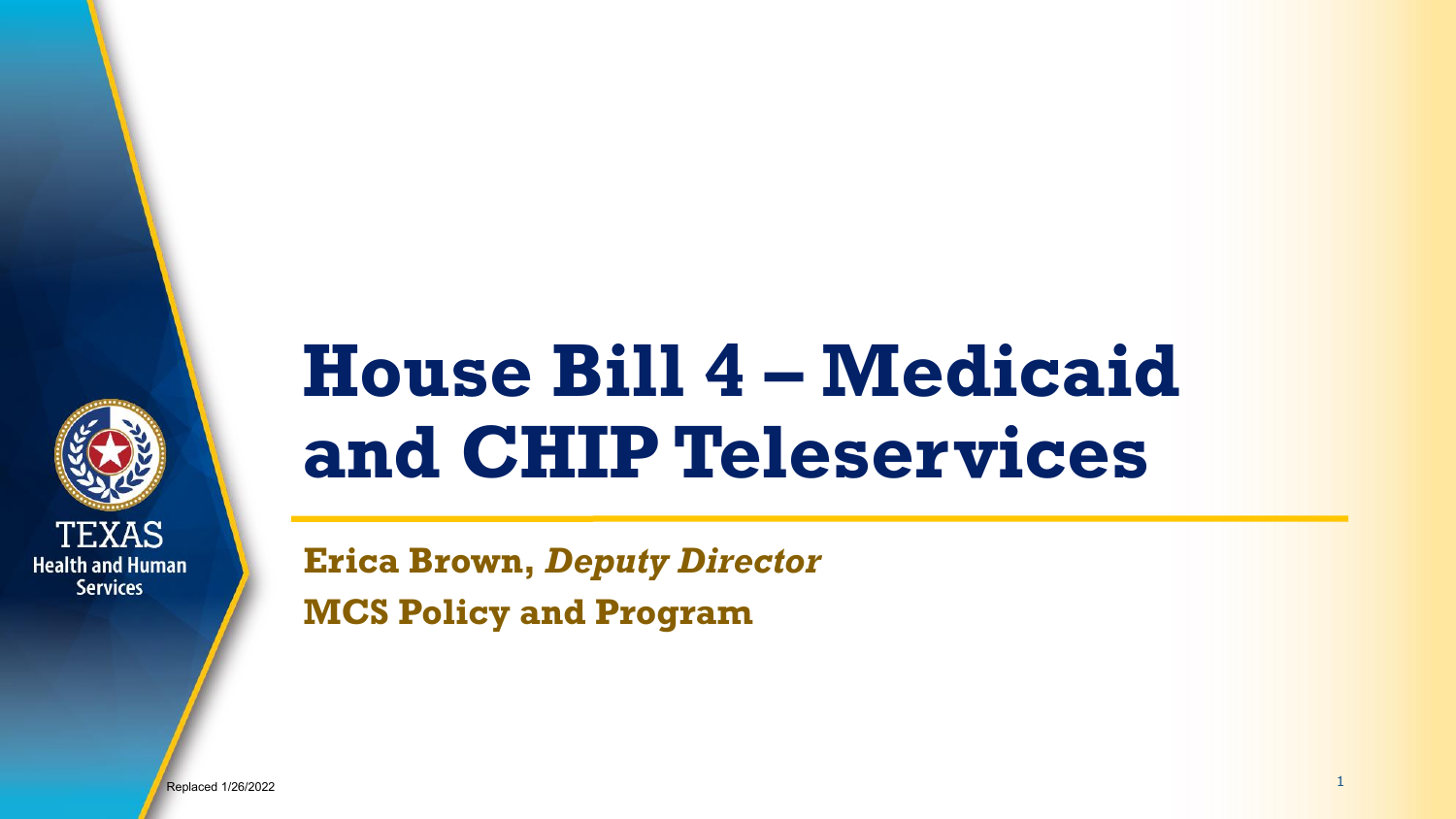## **Background (1 of 3)**

#### **House Bill (HB) 4 (87th Legislative Session, 2021):**

- The Texas Health and Human Services Commission (HHSC) allowed the use of telemedicine, telehealth, and audio-only for many new Medicaid services during the COVID-19 Public Health Emergency (PHE).
- HB4 requires HHSC to allow more services to be delivered using telemedicine, telehealth, and audio-only methods on a permanent basis after the PHE ends if clinically appropriate and cost-effective.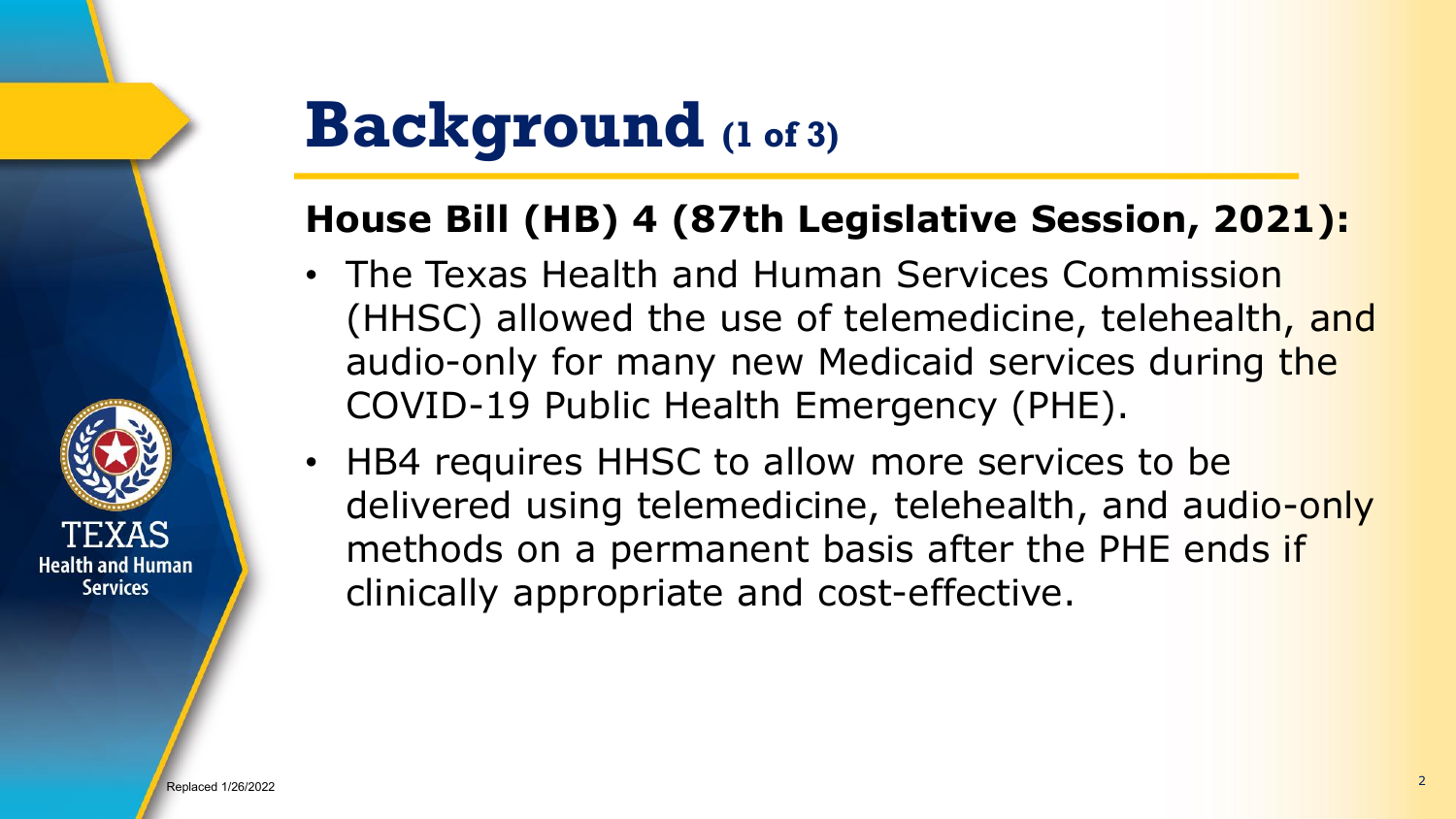## **Background (2 of 3)**

### **Senate Bill (SB) 670 (86th Legislative Session, 2021):**

- Managed Care Organizations (MCOs) have the responsibility to determine which services could be delivered through telemedicine, telehealth, and audioonly methods.
- Under SB670 MCOs cannot:
	- − Deny reimbursement to health care providers for a Medicaid service or procedure just because it was delivered via telemedicine or telehealth
	- − Deny or reduce reimbursement for a covered health care service or procedure based upon the network provider's choice of platform; and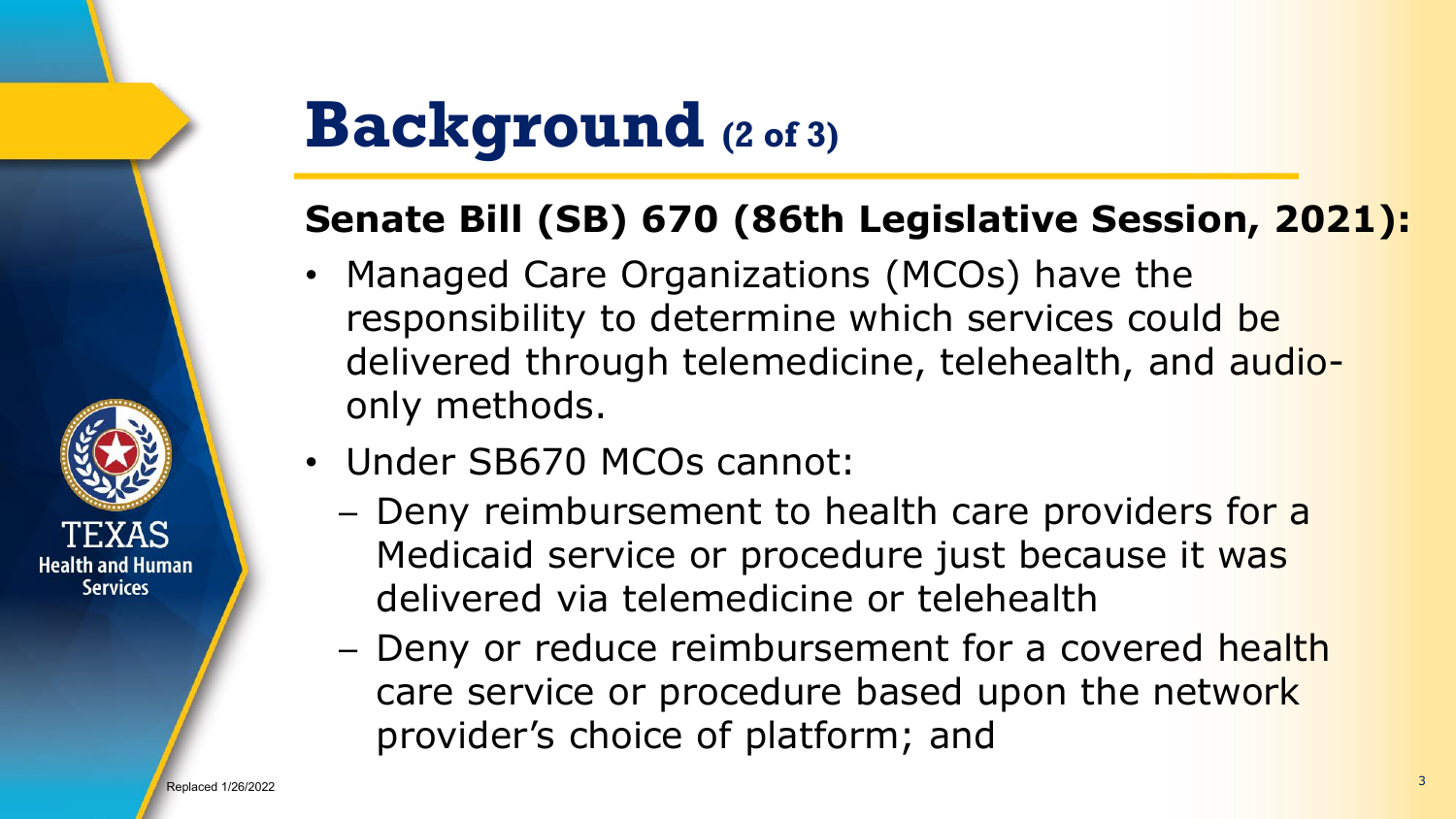### **Background (3 of 3)**

### **Senate Bill (SB) 670 (86th Legislative Session, 2021):**

- Under SB670 MCOs:
	- − Must ensure that telemedicine and telehealth services promote and support patient-centered medical homes.

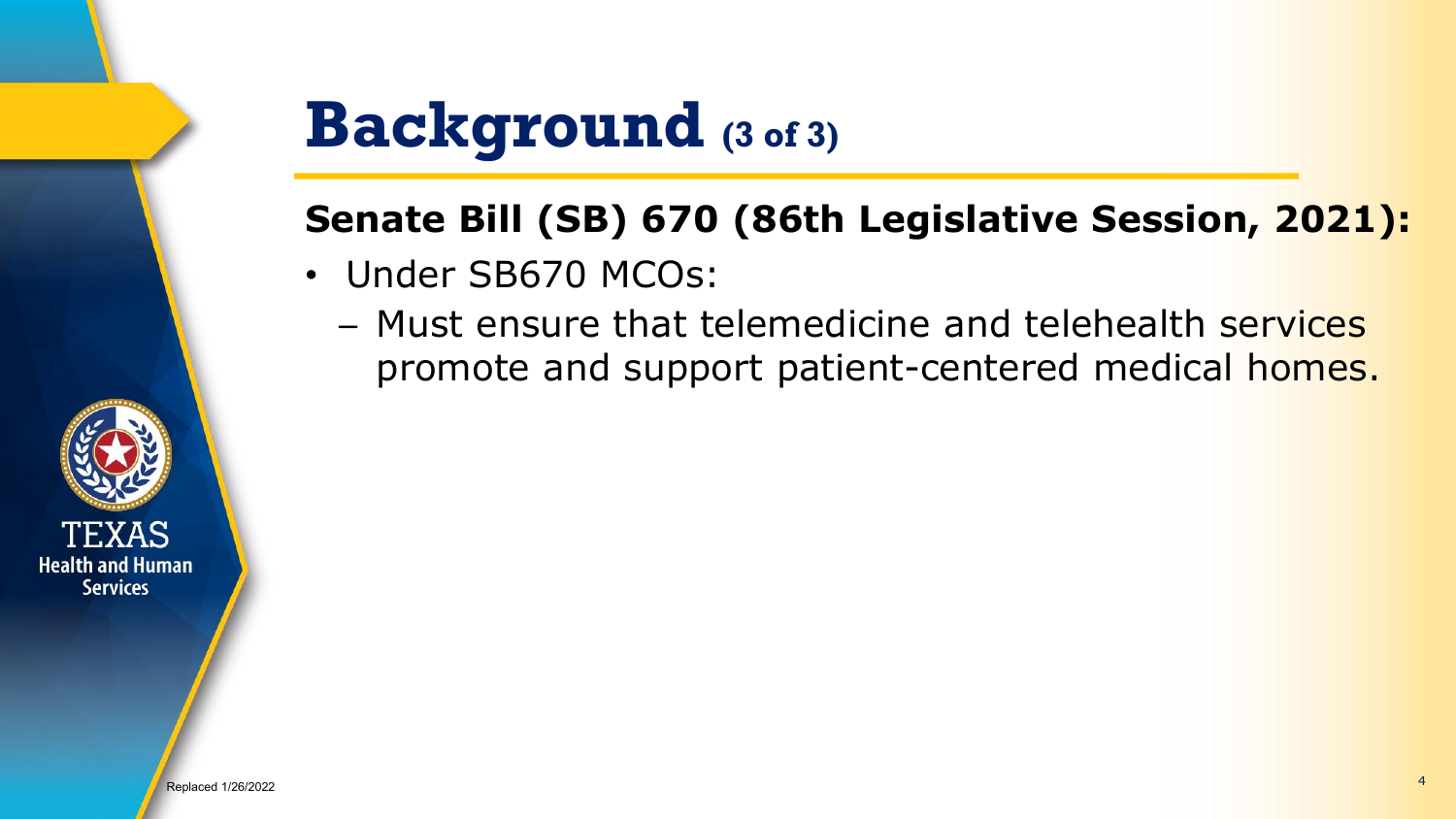### **HB4 Timeline (1 of 3)**

#### **Phase I: Analysis - Winter 2022**

- HHSC will release guidance about certain services that are approved for telemedicine, telehealth, and audio-only delivery methods on an ongoing basis.
- HHSC will begin releasing draft rules and other policy updates.

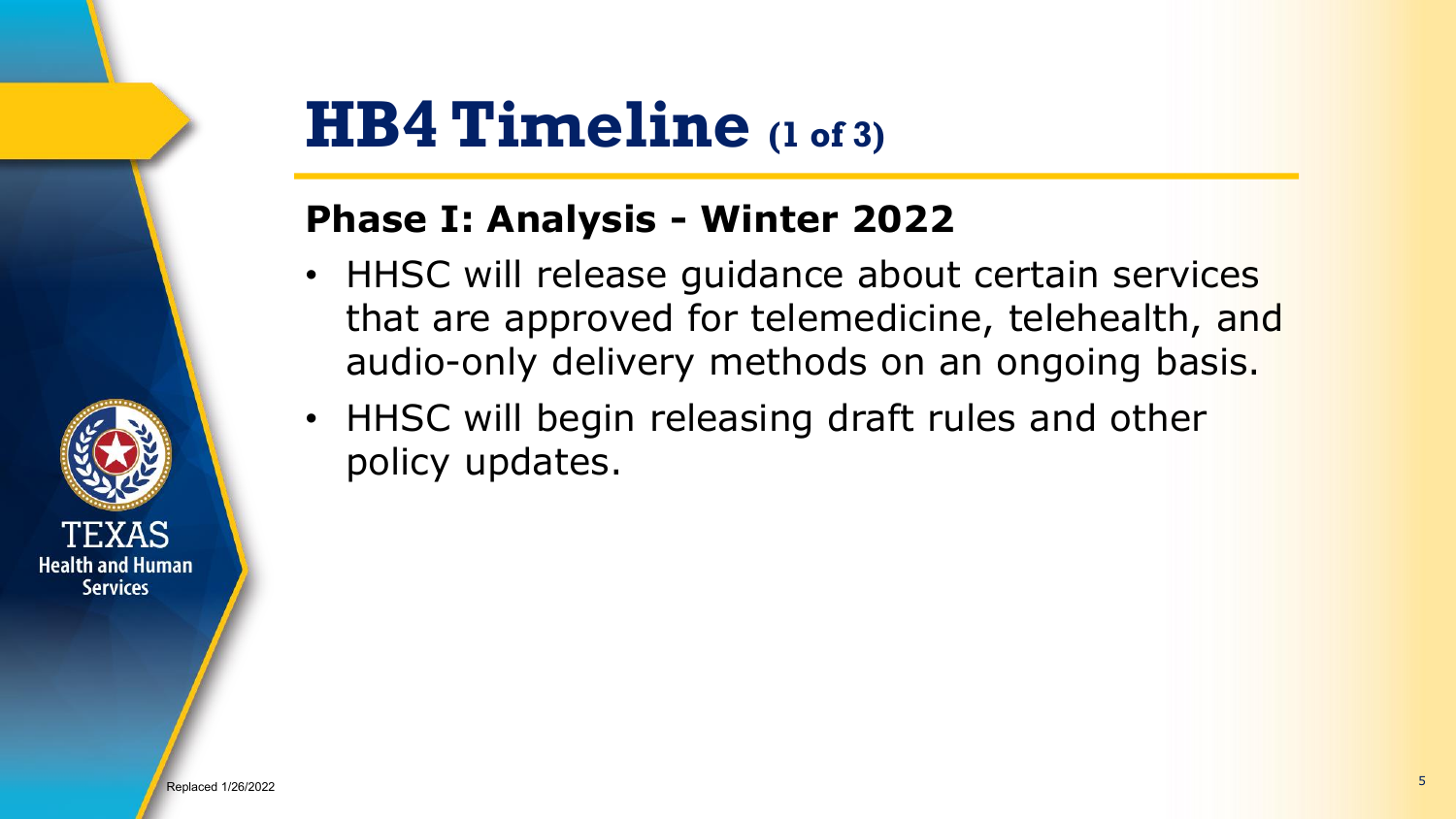### **HB4 Timeline (2 of 3)**

#### **Phase II: Analysis - Spring 2022**

- HHSC will ask stakeholders for input about additional services that were available for remote delivery during the PHE to help determine whether permanent telemedicine, telehealth, and audioonly delivery methods would be cost-effective and clinically appropriate.
- HHSC will release guidance about additional services that are approved for telemedicine, telehealth, and audio-only delivery methods.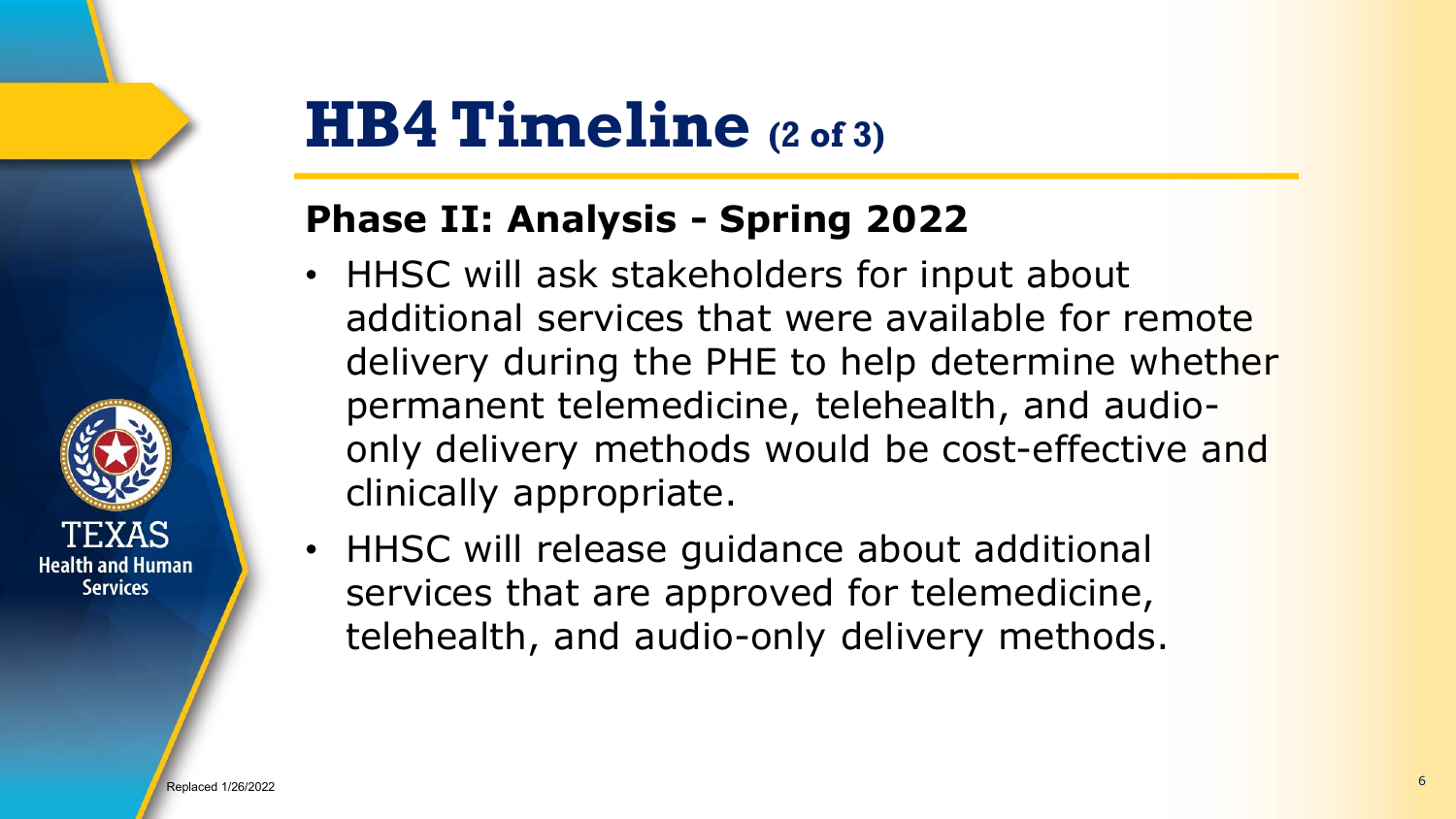

### **HB4 Timeline (3 of 3)**

#### **Phase III: Rulemaking - Summer 2022**

• Rules required by legislation will be posted for public comment.

#### **Phase IV: Finalizing Policy - Fall 2022**

• HHSC expects to finalize formal policy changes after providing an opportunity for stakeholder input on posted rules and policies.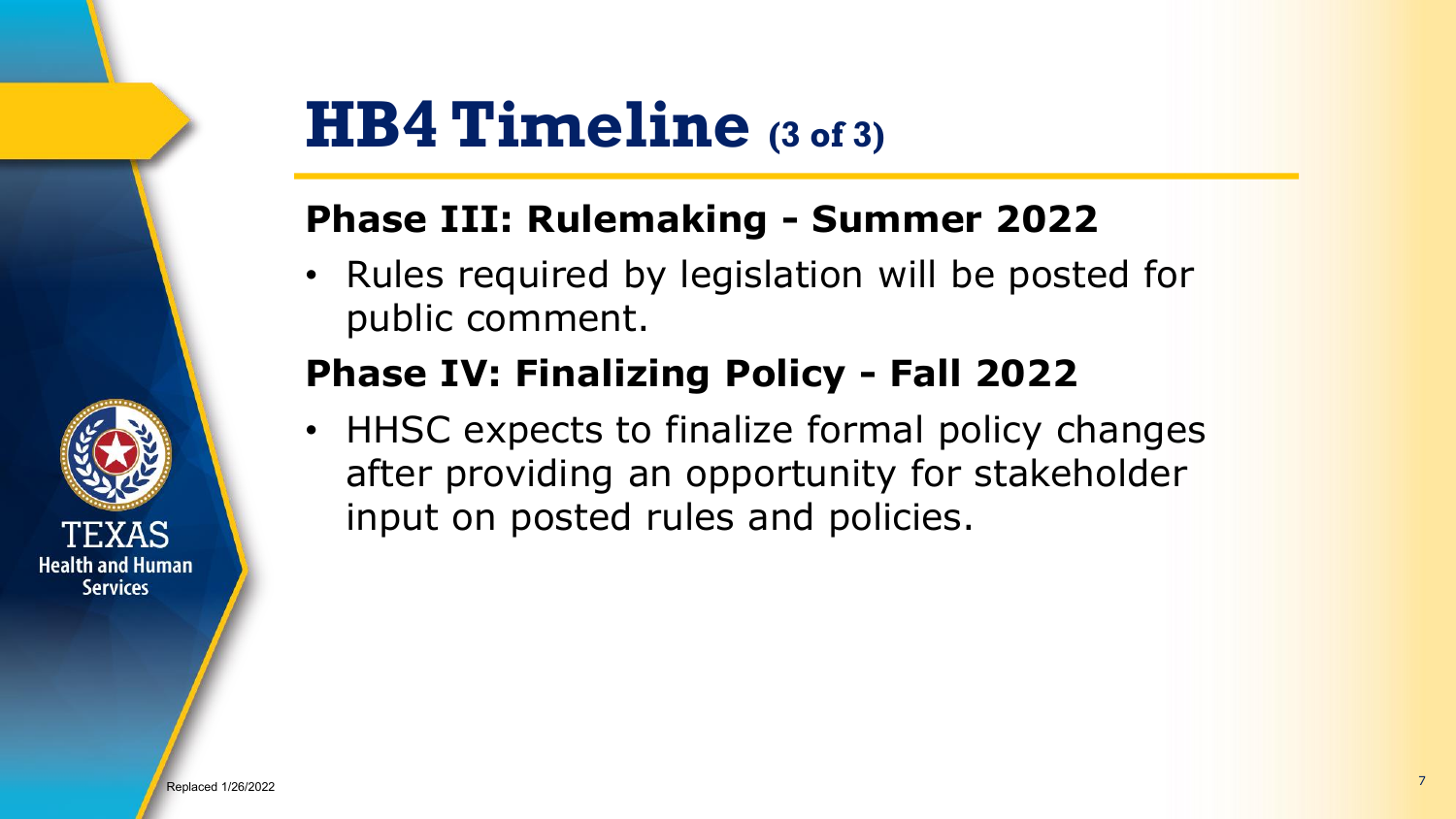

## **Teleservices**

#### • **Winter Notices Issued**

- − Medicaid MCO Reminder SB 670
- − CHIP Notice
- − Behavioral Health Audio-Only Services MCO Notice
- − Phase 1 Fee-For-Service Interim Guidance: Behavioral Health, Therapies, Healthy Texas Women
- − [Medicaid and CHIP Teleservices Website for](https://www.hhs.texas.gov/services/health/medicaid-chip/provider-information/medicaid-chip-teleservices)  **Updates**
- **Next Steps**
	- − Policy updates and stakeholder engagement
	- − Rural Health Clinics
	- − Home Telemonitoring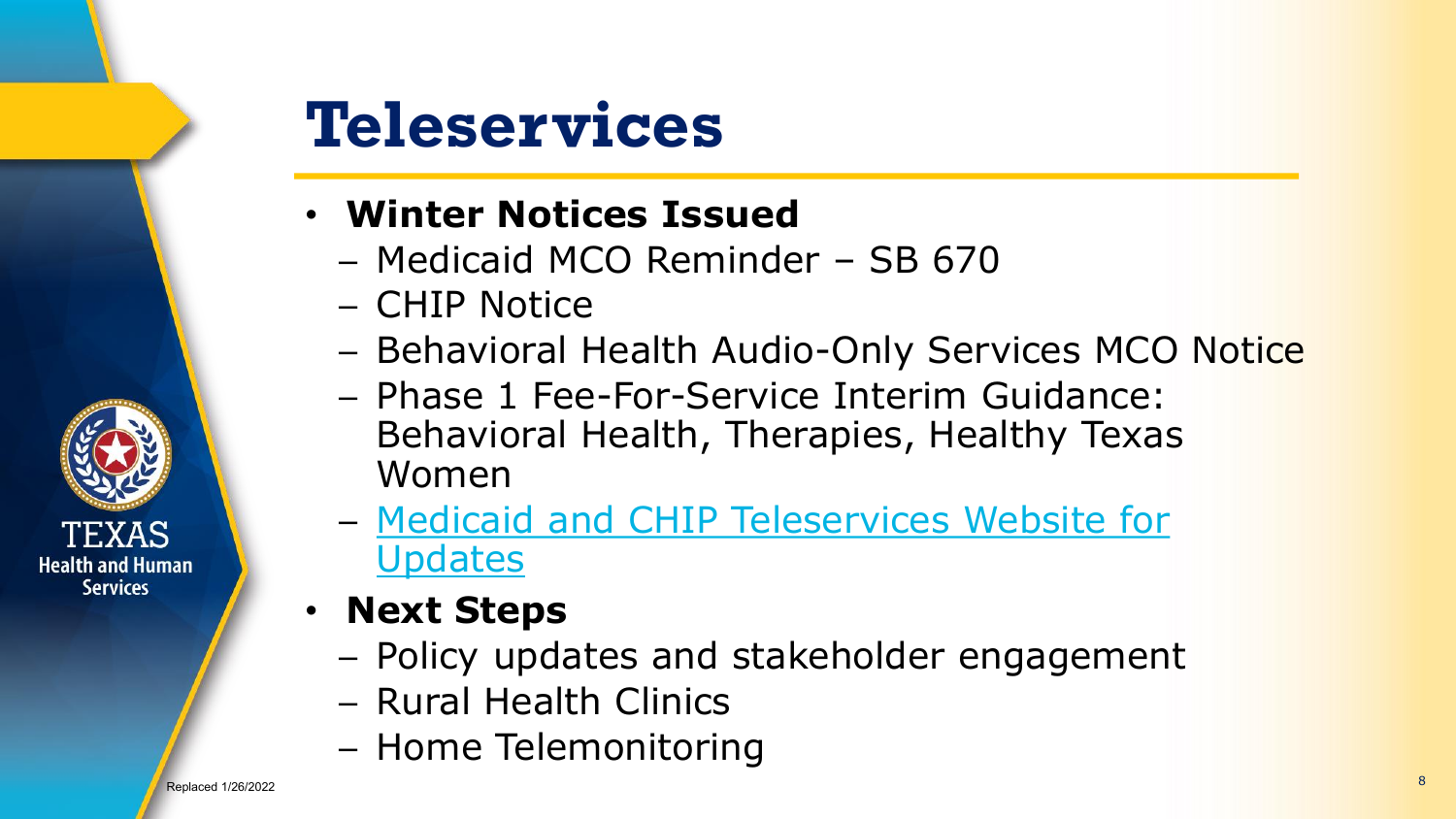## *Seeking Feedback on Draft Recommendations (1 of 2)*

- **Assessments and Case Management Requirements for 1915 (c) Waiver Programs:**
	- − **Assessments**
		- o Flexibility for Community Living Assistance and Support Services (CLASS), Home and Community-based Services, and Texas Home Living waiver renewal assessments, including repeat waiver eligibility testing at either the third or fifth year, to be conducted using an audio-visual platform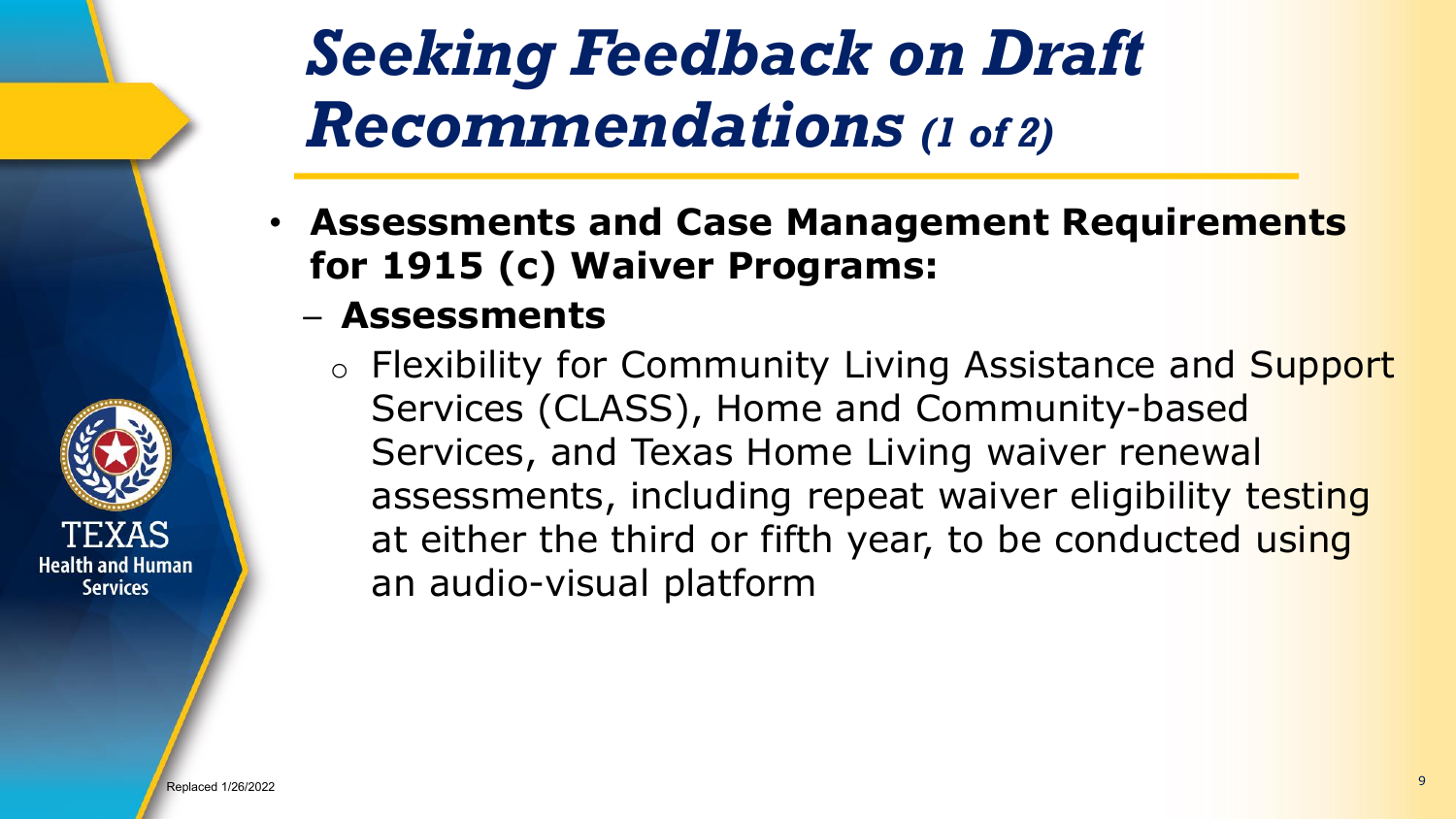*Seeking Feedback on Draft Recommendations (2 of 2)*

- **Assessments and Case Management Requirements for 1915 (c) Waiver Programs:**
	- − **Case Management**
		- o Flexibility for monthly case management visits to be conducted using an audio-visual platform
		- o Quarterly in-person case management visits maintained

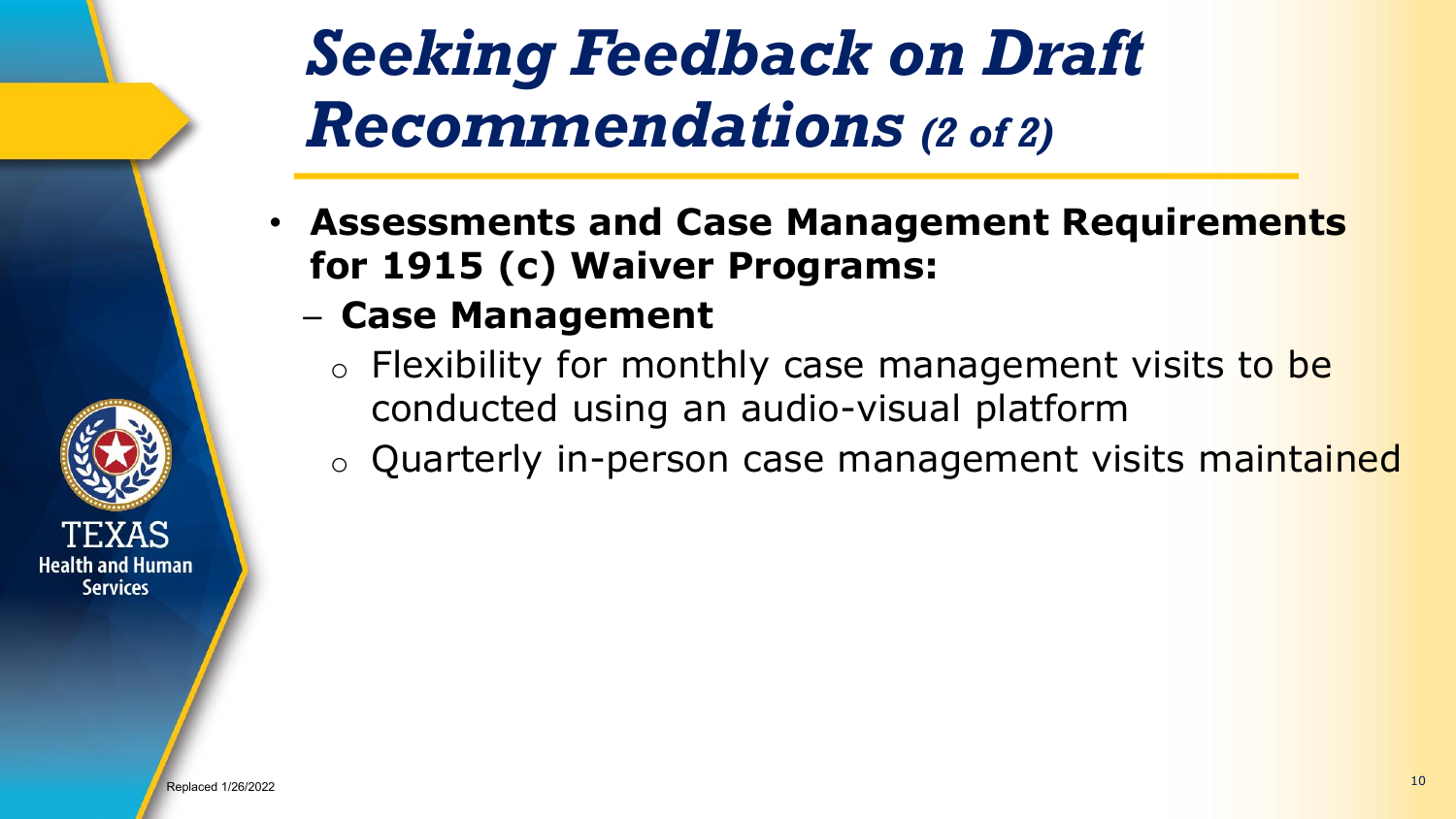# **Stakeholder Input Requested**

- **Do stakeholders have feedback about the flexibilities that have allowed telehealth during the public health emergency for the following, and for CLASS in particular:**
	- − **Behavior supports**
	- − **Cognitive rehabilitation therapies**

Note: Individuals would give permission to receive telehealth therapies, but we are seeking any feedback about concerns about the clinical effectiveness of telehealth for these therapies.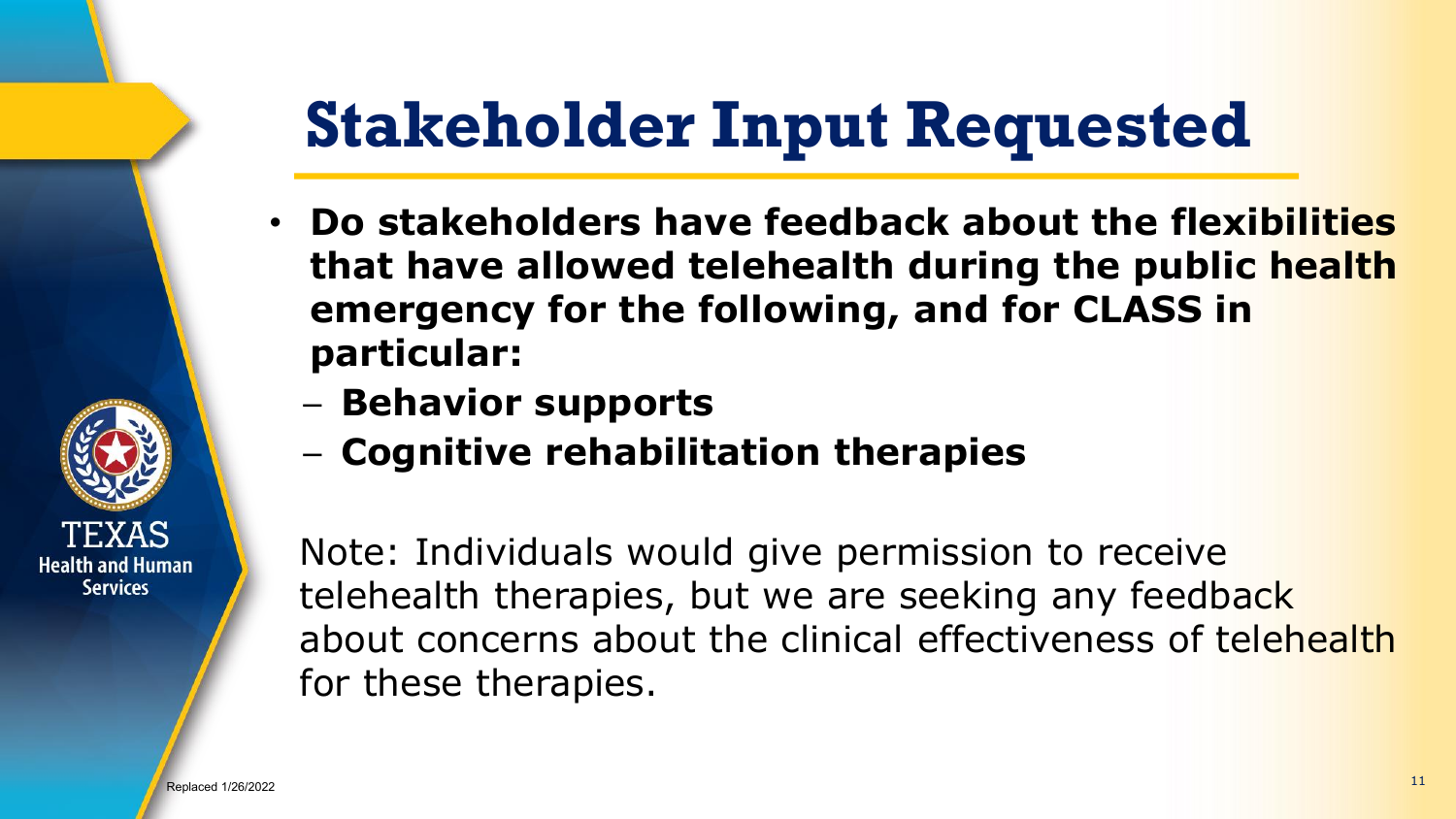### **Resources**

- **HHSC Website**
	- − https://www.hhs.texas.gov/services/health/medicaid[chip/provider-information/medicaid-chip-teleservices](https://www.hhs.texas.gov/services/health/medicaid-chip/provider-information/medicaid-chip-teleservices)
- **HHSC Email**
	- − [HHSC\\_MCS\\_House\\_Bill\\_4@hhs.texas.gov](mailto:HHSC_MCS_House_Bill_4@hhs.texas.gov)